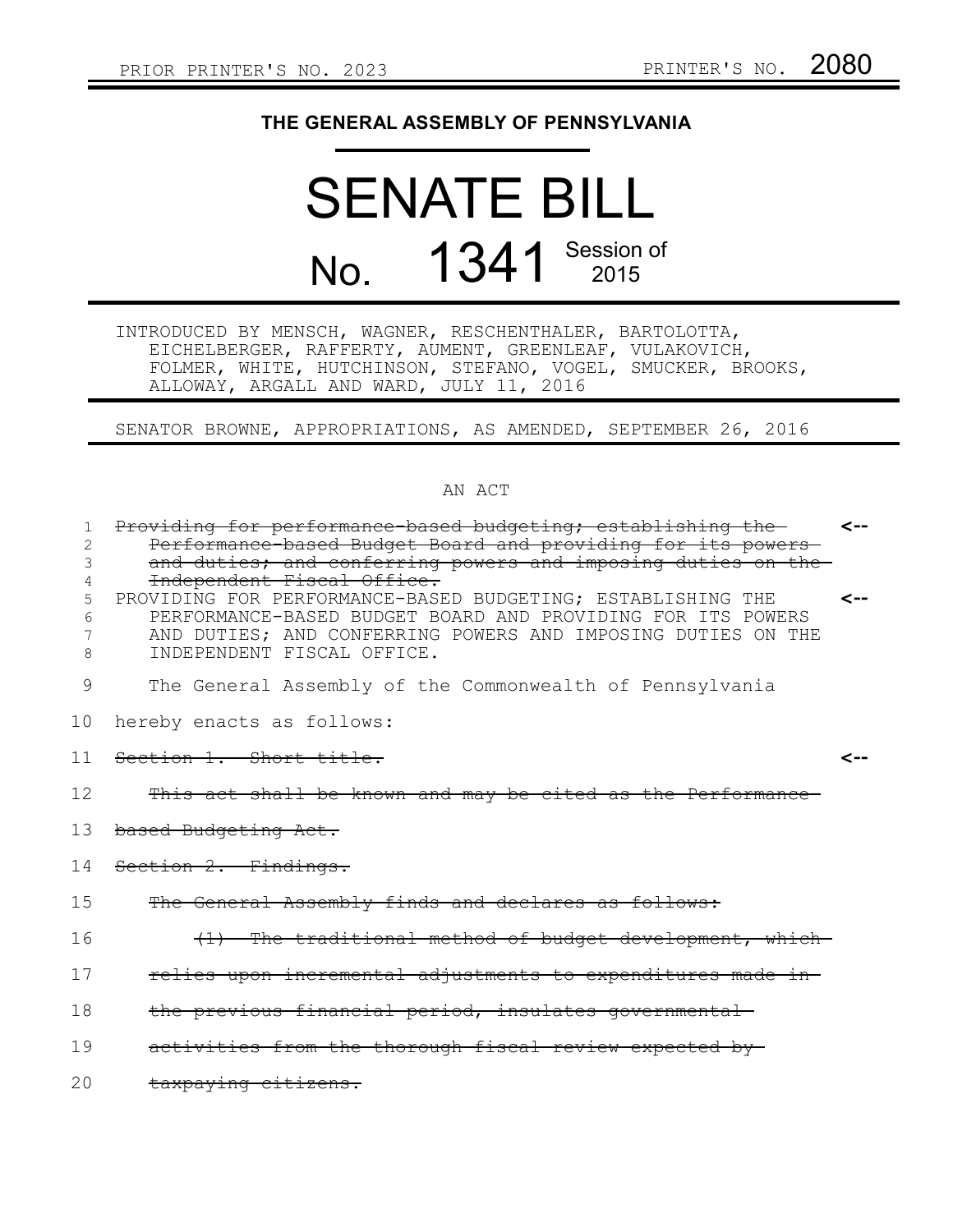| 1  | (2) New and changing demands for public services are met-           |
|----|---------------------------------------------------------------------|
| 2  | through excessive budget growth rather than by pruning              |
| 3  | obsolete programs and redirecting existing funds. Some-             |
| 4  | programs were established so long ago that the original             |
| 5  | statutory basis has either been forgotten or is out of date.        |
| 6  | In time, the budget is driven by inertia rather than by clear-      |
| 7  | and defensible purposes.                                            |
| 8  | (3) Performance based budgeting is an effective method              |
| 9  | to counter the tendency toward perpetuation of outmoded State-      |
| 10 | programs.                                                           |
| 11 | Section 3. Definitions.                                             |
| 12 | The following words and phrases when used in this act shall         |
| 13 | have the meanings given to them in this section unless the-         |
| 14 | context clearly indicates otherwise:                                |
| 15 | "Board." The Performance-based Budget Board established-            |
| 16 | under this act.                                                     |
| 17 | Section 4. Performance-based Budget Board.                          |
| 18 | (a) Establishment. The Performance based Budget Board is            |
| 19 | established as an independent board to review the performance-      |
|    | 20 based budget plans of State agencies and make recommendations on |
| 21 | how each agency's programs may be made more transparent,            |
| 22 | effective and efficient.                                            |
| 23 | (b) Members. - The board shall consist of the following             |
| 24 | members:                                                            |
| 25 | (1) The Secretary of the Budget.                                    |
| 26 | (2) The chairperson of the Appropriations Committee of              |
| 27 | the Senate.                                                         |
| 28 | (3) The minority chairperson of the Appropriations-                 |
| 29 | Committee of the Senate.                                            |
| 30 | (4) The chairperson of the Appropriations Committee of              |
|    |                                                                     |

20160SB1341PN2080 - 2 -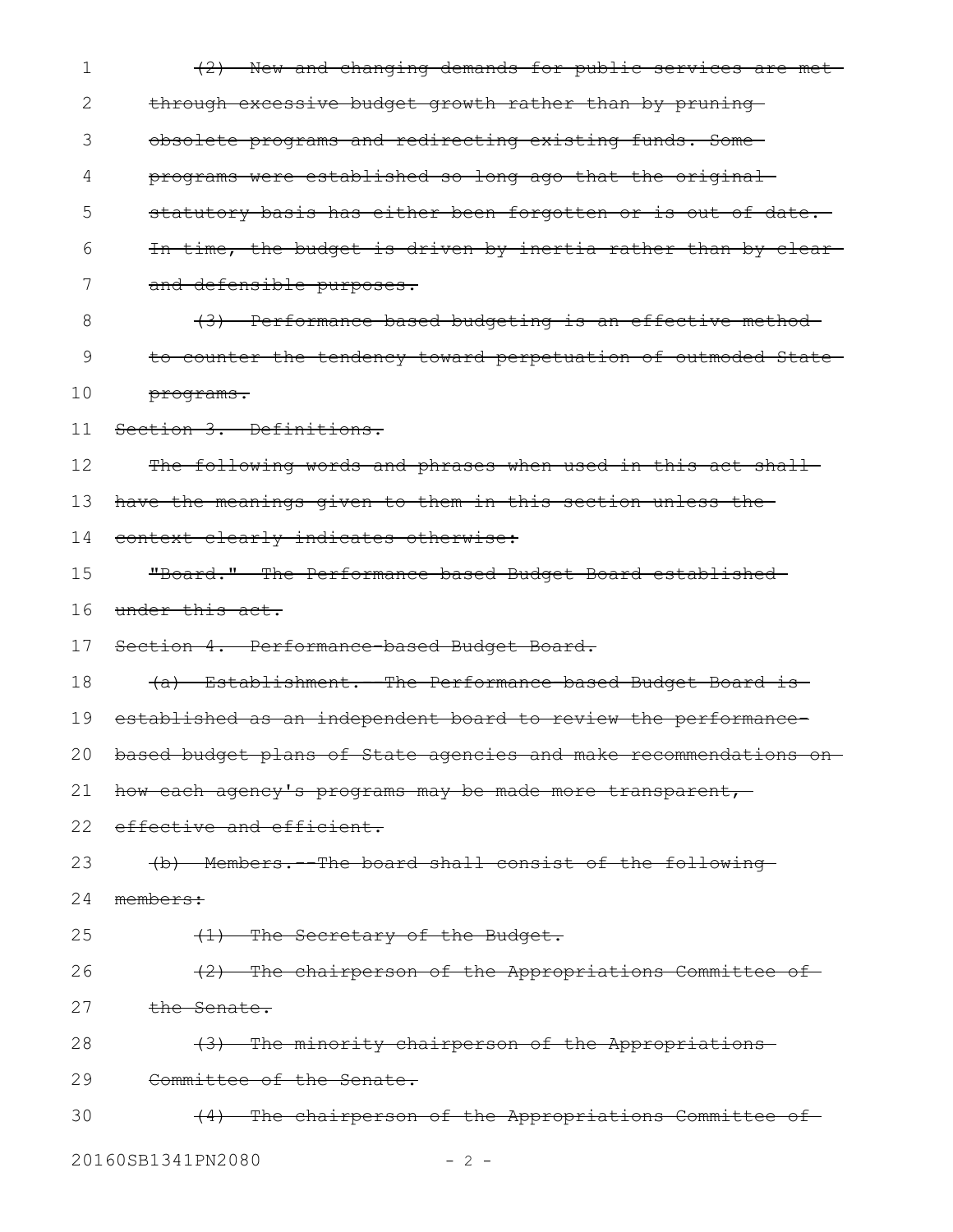1 the House of Representatives.

| $\mathbf{2}$ | (5) The minority chairperson of the Appropriations-           |
|--------------|---------------------------------------------------------------|
| 3            | Committee of the House of Representatives.                    |
| 4            | Section 5. Budget review.                                     |
| 5            | (a) Board.--The following shall apply:                        |
| 6            | (1) The board shall review each State agency's                |
| 7            | performance based budget plan submitted under paragraph (2)   |
| 8            | and make recommendations on making the programs administered- |
| 9            | by the agency more transparent, effective and efficient. The- |
| 10           | board shall submit its recommendations to the Independent-    |
| 11           | Fiscal Office for review.                                     |
| 12           | (2) The following shall apply:                                |
| 13           | (i) Except as otherwise provided under subparagraph-          |
| 14           | (ii), each time a State agency is under review by the         |
| 15           | board, the board shall notify the agency and require the-     |
| 16           | agency to prepare and submit a performance based budget       |
| 17           | plan in addition to any other information that may be-        |
| 18           | required by statute, rule or directive. At a minimum, the     |
| 19           | plan shall contain the following information:                 |
| 20           | A description of those discrete activities<br>$\overline{A}$  |
| 21           | that comprise the agency and a justification for the          |
| 22           | existence of each activity by reference to statute or-        |
| 23           | other legal authority.                                        |
| 24           | (B) For each activity, a quantitative estimate                |
| 25           | of any adverse impacts that could reasonably be-              |
| 26           | expected should the activity be discontinued,                 |
| 27           | together with a full description of the methods by-           |
| 28           | which the adverse impact is estimated.                        |
| 29           | (C) For each activity, an itemized account of                 |
| 30           | expenditures that would be required to maintain the-          |
|              |                                                               |

20160SB1341PN2080 - 3 -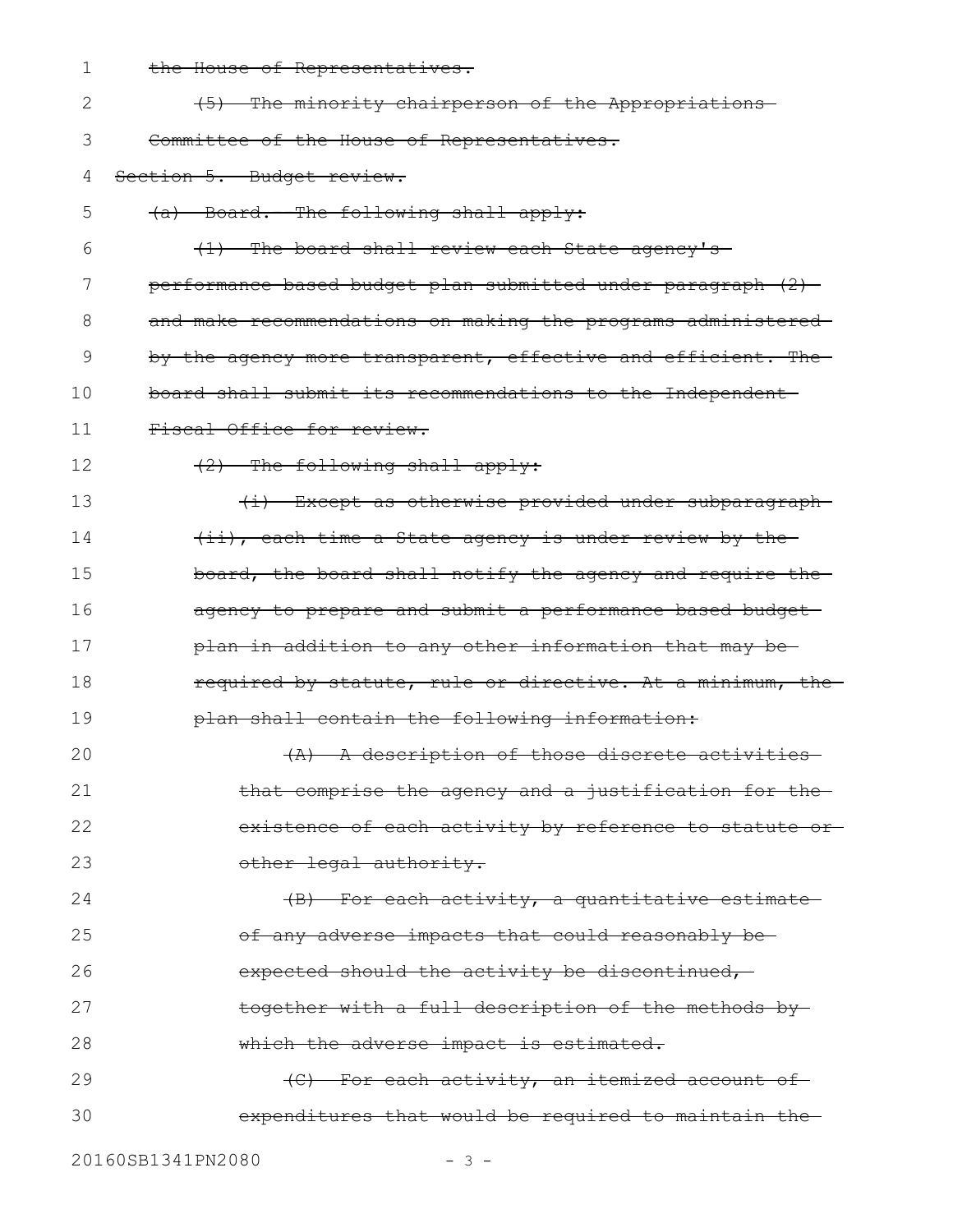| 1  | activity at the minimum level of service required by-             |
|----|-------------------------------------------------------------------|
| 2  | the statutory authority, together with a concise                  |
| 3  | statement of the quantity and quality of services                 |
| 4  | required at that minimum level.                                   |
| 5  | (D) For each activity, an itemized account of-                    |
| 6  | expenditures required to maintain the activity at-                |
| 7  | current levels of service, together with a concise-               |
| 8  | statement of the quantity and quality of services-                |
| 9  | being provided.                                                   |
| 10 | (E) A ranking of all activities that shows the                    |
| 11 | relative contribution of each activity to the overall             |
| 12 | goals and purposes of the agency at current service-              |
| 13 | <del>levels.</del>                                                |
| 14 | $(F)$ A mission statement on how the agency is-                   |
| 15 | accountable to taxpayers.                                         |
| 16 | (ii) In 2016, the Governor shall submit a                         |
| 17 | performance based budget plan to the board for agencies           |
| 18 | with cumulative total expenditures of at least 8% of the-         |
| 19 | General Fund budget.                                              |
| 20 | (3) Each agency shall receive a performance based budget-         |
| 21 | review no less often than once every five years. In order to      |
| 22 | implement this schedule, beginning in 2018, approximately 20%     |
| 23 | of agencies shall be subject to performance based budget plan-    |
| 24 | review each year.                                                 |
| 25 | (b) Independent Fiscal Office. - Within 30 days of receipt of-    |
| 26 | the board's recommendations, the Independent Fiscal Office shall- |
| 27 | review the recommendations and prepare a report that approves or- |
| 28 | disapproves the recommendations. The report shall be issued to-   |
| 29 | the Governor, the President pro tempore of the Senate, the-       |
| 30 | Minority Leader of the Senate, the Speaker of the House of        |
|    | 20160SB1341PN2080                                                 |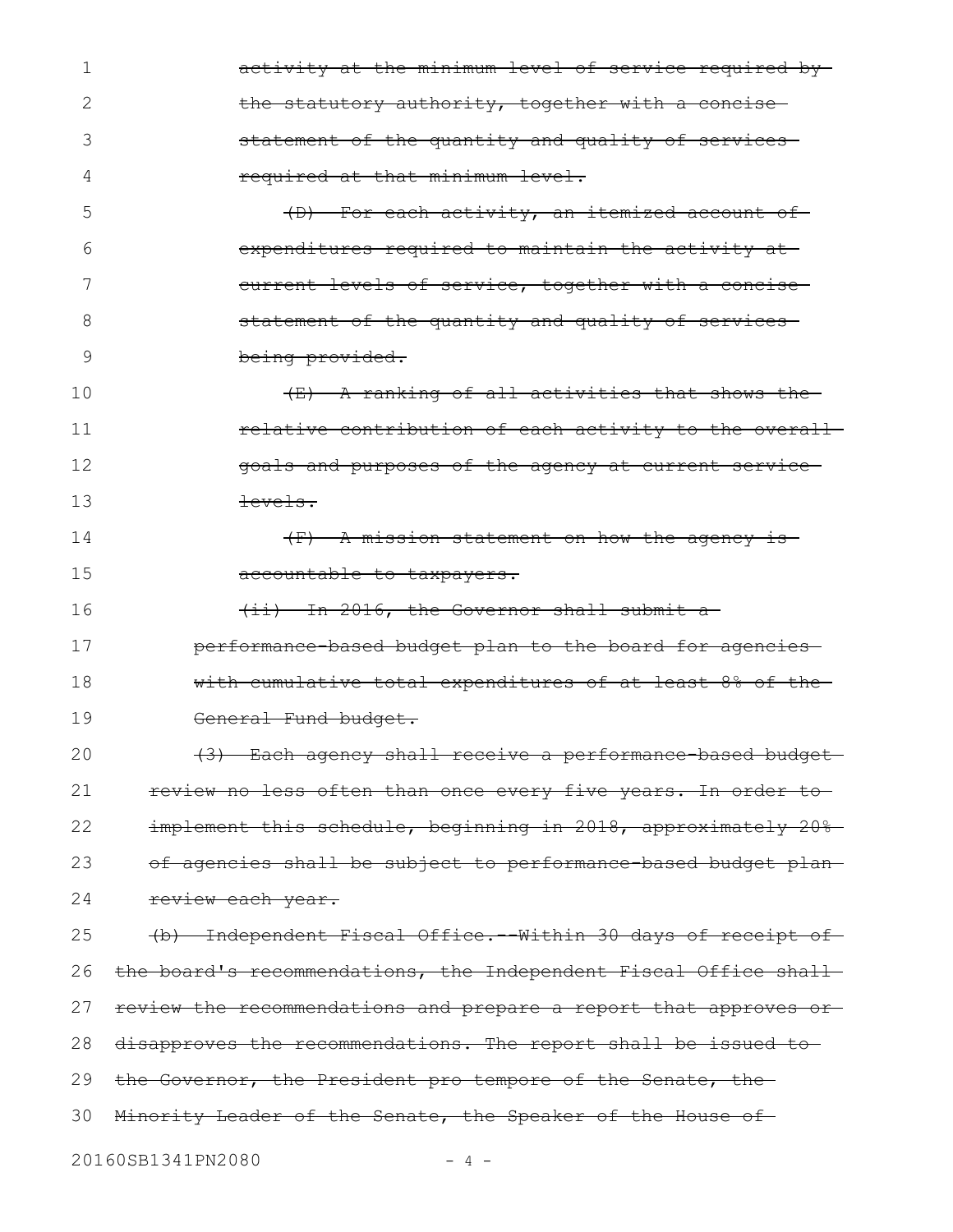Representatives, the Minority Leader of the House of 1

Representatives, the chairperson of the Appropriations Committee 2

of the Senate and the chairperson of the Appropriations 3

Committee of the House of Representatives. 4

Section 6. Effective date. 5

This act shall take effect in 60 days. 6

SECTION 1. SHORT TITLE. 7

**<--**

THIS ACT SHALL BE KNOWN AND MAY BE CITED AS THE PERFORMANCE-BASED BUDGETING ACT. 8 9

SECTION 2. FINDINGS. 10

THE GENERAL ASSEMBLY FINDS AND DECLARES AS FOLLOWS: 11

(1) THE TRADITIONAL METHOD OF BUDGET DEVELOPMENT, WHICH RELIES UPON INCREMENTAL ADJUSTMENTS TO EXPENDITURES MADE IN THE PREVIOUS FINANCIAL PERIOD, INSULATES GOVERNMENTAL ACTIVITIES FROM THE THOROUGH FISCAL REVIEW EXPECTED BY TAXPAYING CITIZENS. 12 13 14 15 16

(2) NEW AND CHANGING DEMANDS FOR PUBLIC SERVICES ARE MET THROUGH EXCESSIVE BUDGET GROWTH RATHER THAN BY SYSTEMATIC AND THOROUGH ANALYSIS BASED ON PERFORMANCE MEASUREMENT AND ESTABLISHED PERFORMANCE BENCHMARKS AND THE REALLOCATION OF EXISTING FISCAL RESOURCES. TRADITIONAL BUDGETING PROCESSES OFTEN RESULT IN THE CONTINUATION OF OBSOLETE OR INEFFECTIVE PROGRAMS AND INCREASED RELIANCE ON TAXPAYER SUPPORT. SOME PROGRAMS WERE ESTABLISHED SO LONG AGO THAT THE ORIGINAL STATUTORY BASIS HAS EITHER BEEN FORGOTTEN OR IS OUT OF DATE. IN TIME, THE BUDGET IS DRIVEN BY INERTIA RATHER THAN BY CLEAR AND DEFENSIBLE PURPOSES. 17 18 19 20 21 22 23 24 25 26 27

(3) PERFORMANCE-BASED BUDGETING IS AN EFFECTIVE METHOD TO COUNTER THE TENDENCY TOWARD PERPETUATION OF OUTMODED STATE PROGRAMS. 28 29 30

20160SB1341PN2080 - 5 -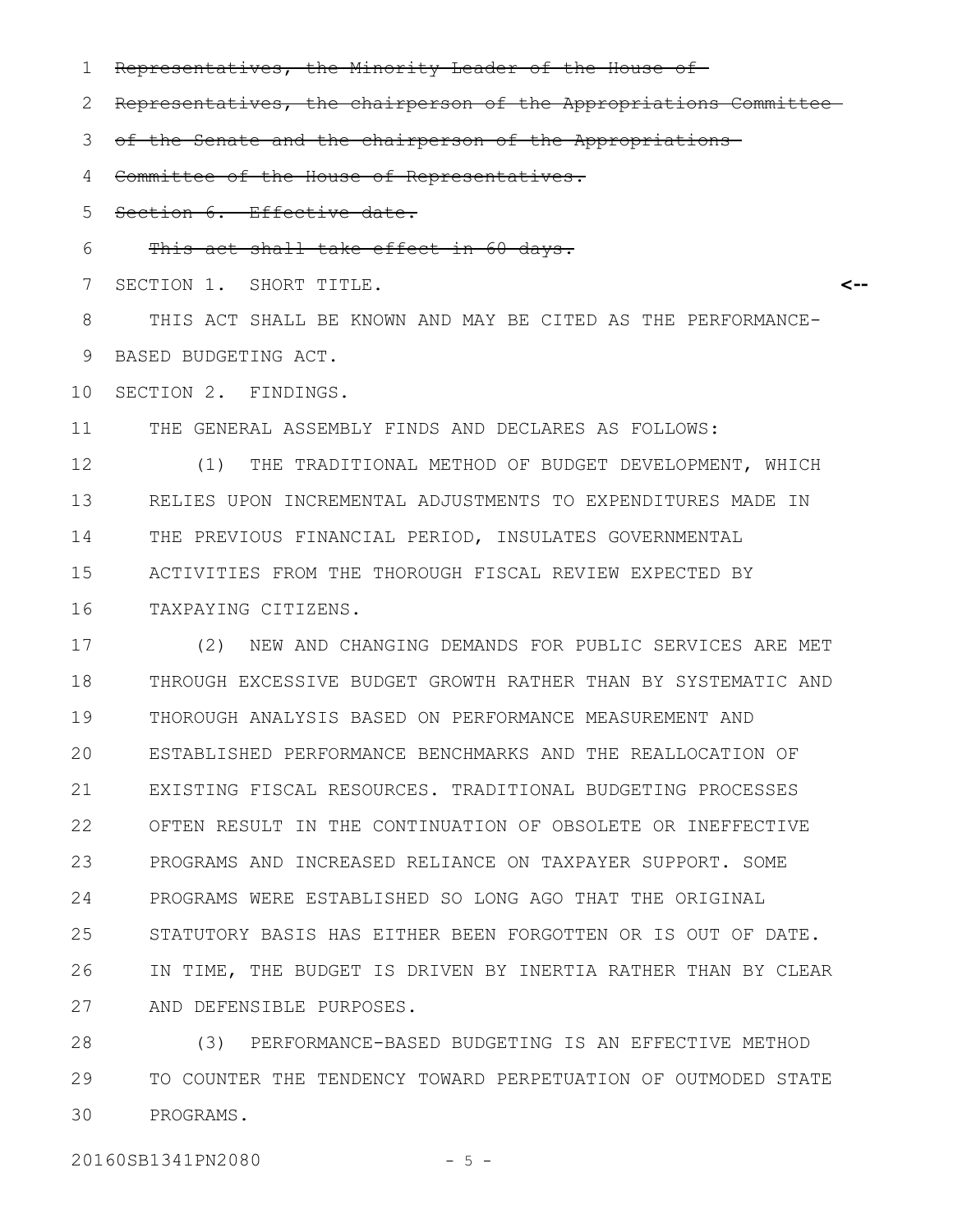SECTION 3. DEFINITIONS. 1

THE FOLLOWING WORDS AND PHRASES WHEN USED IN THIS ACT SHALL HAVE THE MEANINGS GIVEN TO THEM IN THIS SECTION UNLESS THE 3 CONTEXT CLEARLY INDICATES OTHERWISE: 2 4

"AGENCY." AN AGENCY, BOARD OR COMMISSION UNDER THE GOVERNOR'S JURISDICTION. 5 6

"BOARD." THE PERFORMANCE-BASED BUDGET BOARD ESTABLISHED UNDER THIS ACT. 7 8

"IFO." THE INDEPENDENT FISCAL OFFICE ESTABLISHED UNDER 10 ARTICLE VI-B OF THE ACT OF APRIL 9, 1929 (P.L.177, NO.175), 11 KNOWN AS THE ADMINISTRATIVE CODE OF 1929. 9

"SECRETARY." THE SECRETARY OF THE BUDGET OF THE COMMONWEALTH. 13 12

14 SECTION 4. PERFORMANCE-BASED BUDGETS.

(A) INITIATION OF PROGRAM.--NOTWITHSTANDING THE PROVISIONS 15 OF SECTIONS 610 AND 611 OF THE ACT OF APRIL 9, 1929 (P.L.177, 16 17 NO.175), KNOWN AS THE ADMINISTRATIVE CODE OF 1929, TO THE 18 CONTRARY, THE SECRETARY SHALL FOR FISCAL YEAR 2018-2019 INITIATE A PROGRAM OF PERFORMANCE-BASED BUDGET REVIEWS AS PART OF THE 19 ANNUAL BUDGET PREPARATION AND PROGRAM EVALUATION PROCESSES. 20 21 (B) SCHEDULE. -- THE SECRETARY, IN CONJUNCTION WITH THE 22 DIRECTOR OF THE IFO, SHALL, BY JANUARY 1, 2017, ESTABLISH A SCHEDULE OF PERFORMANCE-BASED BUDGET REVIEWS FOR ALL AGENCIES. THE SCHEDULE SHALL ENSURE THAT THE AGENCIES ARE SUBJECT TO A 24 PERFORMANCE-BASED BUDGET REVIEW AT LEAST ONCE EVERY FIVE YEARS. 25 (C) NOTICE.--EACH TIME AN AGENCY IS SUBJECT TO A 27 PERFORMANCE-BASED BUDGET REVIEW, THE SECRETARY SHALL NOTIFY THE AGENCY AND REQUIRE THE AGENCY TO PREPARE AND SUBMIT SUCH 28 29 INFORMATION TO THE IFO AS MAY BE REQUIRED FOR THE PREPARATION OF A PERFORMANCE-BASED BUDGET PLAN. THE INFORMATION SHALL INCLUDE, 3023 26

20160SB1341PN2080 - 6 -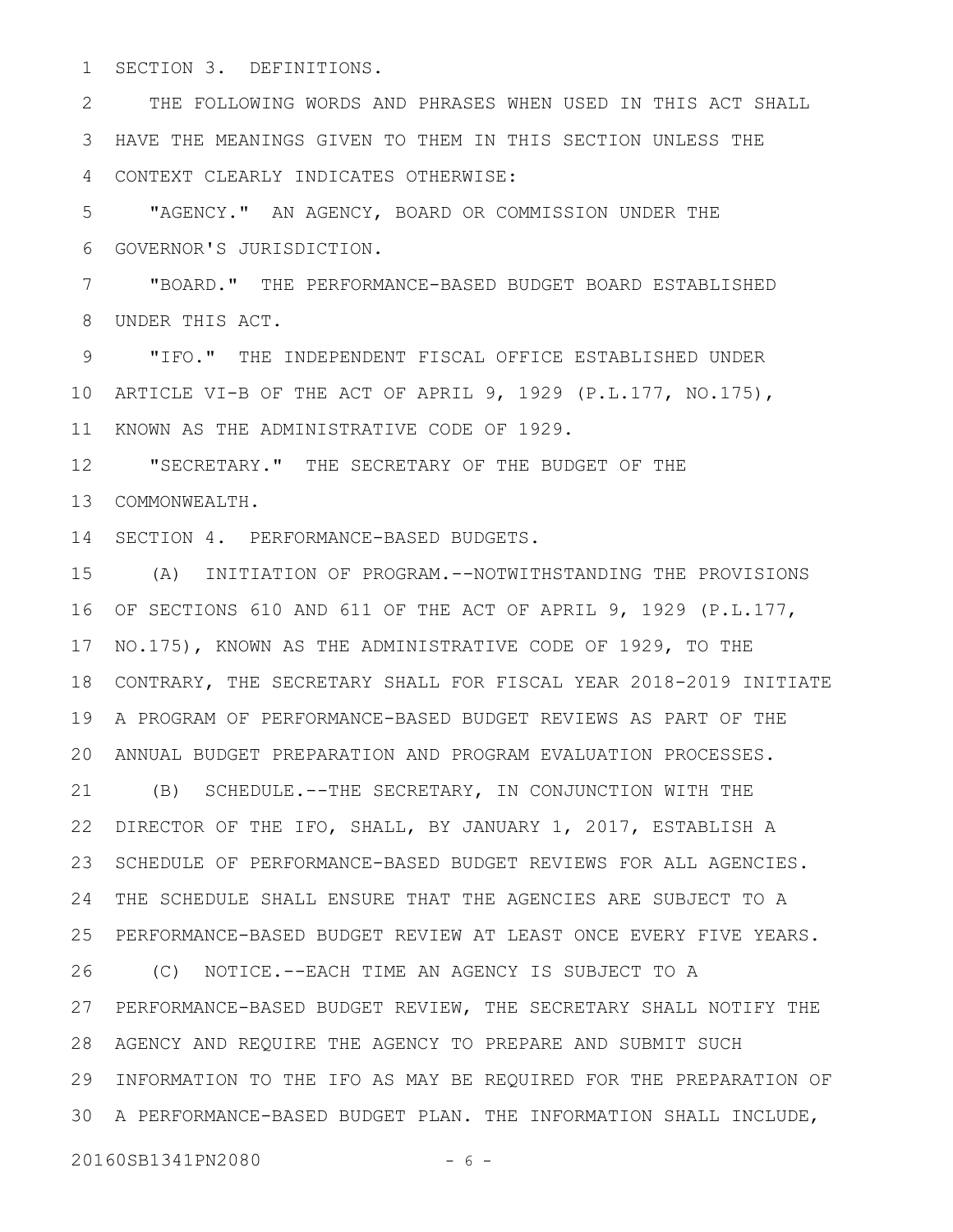BUT NOT BE LIMITED TO: 1

(1) DETAILED DESCRIPTIONS OF ALL AGENCY LINE ITEM APPROPRIATIONS AND PROGRAMS INCLUDING INFORMATION ON POPULATIONS SERVED, GRANTS AWARDED AND SUBSIDIES PROVIDED FOR GRANT AND SUBSIDY APPROPRIATIONS. 2 3 4 5

(2) DESCRIPTIVE INFORMATION AND DATA RELATED TO EXISTING PERFORMANCE MEASURES FOR AGENCY APPROPRIATIONS AND PROGRAMS. 6 7

(3) AN AGENCY MISSION STATEMENT AND AGENCY GOALS AND OBJECTIVE FOR THE BUDGET YEAR AND SUCCESSIVE PLANNING YEARS INCLUDING SPECIFIC GOALS AND OBJECTIVES, WHERE THEY EXIST, FOR AGENCY PROGRAMS. 8 9 10 11

(4) ANY OTHER INFORMATION AS THE IFO MAY REQUIRE. (D) SUBMISSION OF INFORMATION.--AGENCIES SHALL SUBMIT 14 PERFORMANCE-BASED BUDGET INFORMATION CONTEMPORANEOUSLY TO THE SECRETARY, THE IFO, THE CHAIR AND MINORITY CHAIR OF THE APPROPRIATIONS COMMITTEE OF THE SENATE AND THE CHAIR AND 16 MINORITY CHAIR OF THE APPROPRIATIONS COMMITTEE OF THE HOUSE OF 17 18 REPRESENTATIVES. 12 13 15

(E) CONCURRENT RESOLUTIONS.--THE GENERAL ASSEMBLY MAY DIRECT A PERFORMANCE-BASED BUDGET REVIEW FOR AN AGENCY BY ADOPTION OF A 20 CONCURRENT RESOLUTION. UPON ADOPTION OF A CONCURRENT RESOLUTION 21 UNDER THIS SUBSECTION, THE SECRETARY SHALL MAKE NOTIFICATION TO 22 THE AGENCY UNDER SUBSECTION (C). 19 23

SECTION 5. INDEPENDENT FISCAL OFFICE. 24

(A) DEVELOPMENT OF AGENCY PERFORMANCE-BASED BUDGET PLAN.-- (1) THE IFO, PURSUANT TO ITS MANDATE UNDER SECTION 604- B(A)(3) OF THE ACT OF APRIL 9, 1929 (P.L.177, NO.175), KNOWN AS THE ADMINISTRATIVE CODE OF 1929, AND THIS ACT, SHALL REVIEW AGENCY PERFORMANCE-BASED BUDGET INFORMATION AND DEVELOP AN AGENCY PERFORMANCE-BASED BUDGET PLAN FOR AGENCIES 25 26 27 28 29 30

20160SB1341PN2080 - 7 -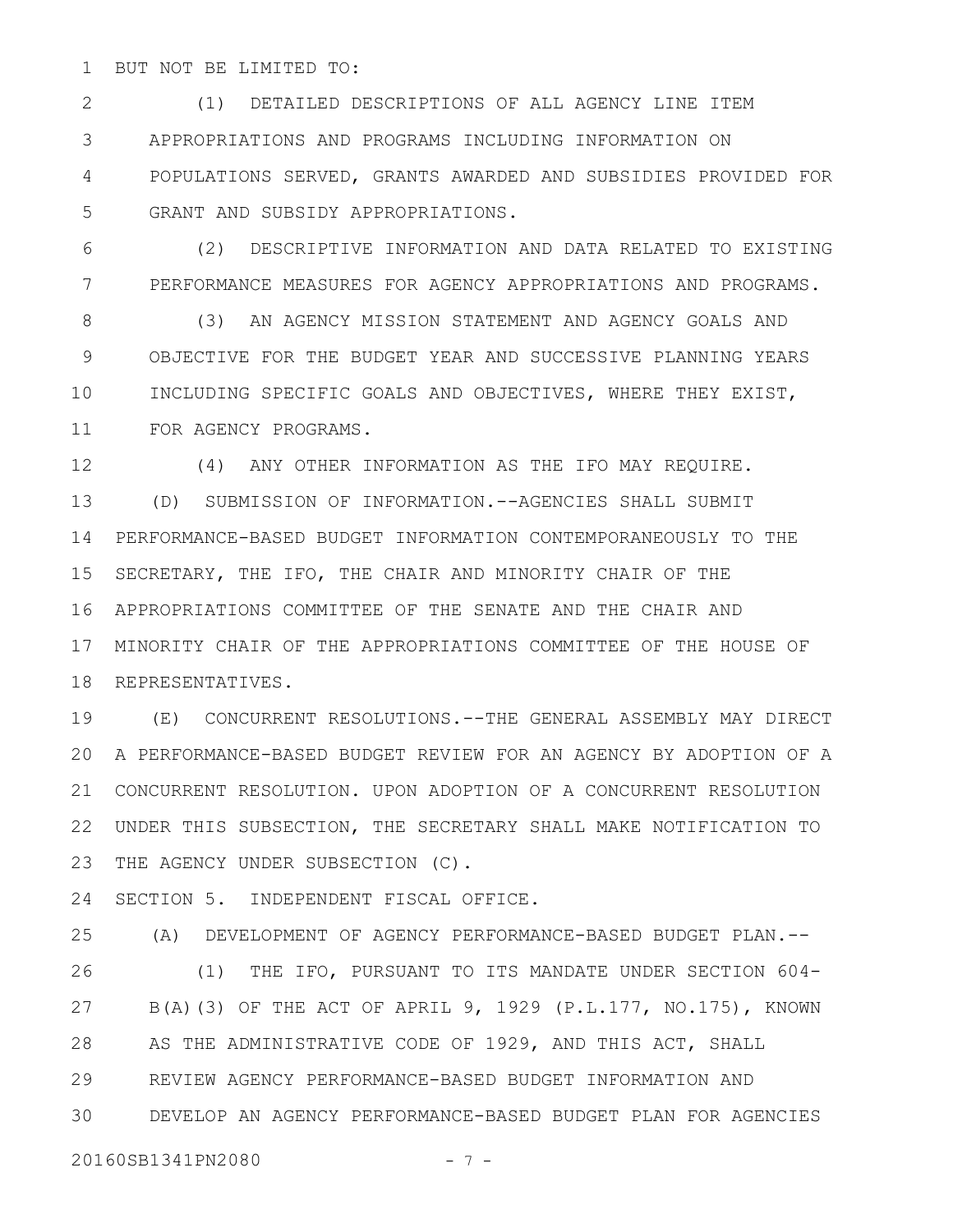SUBJECT TO A PERFORMANCE-BASED BUDGET REVIEW UNDER SECTION 4. 1

(2) IN DEVELOPING PERFORMANCE-BASED BUDGET PLANS THE IFO SHALL EVALUATE EACH AGENCY PROGRAM OR LINE-ITEM APPROPRIATION AND DEVELOP PERFORMANCE MEASURES FOR EACH AGENCY PROGRAM OR LINE-ITEM APPROPRIATION. 2 3 4 5

(3) PERFORMANCE MEASUREMENTS SHALL INCLUDE OUTCOME-BASED MEASURES ALONG WITH EFFICIENCY MEASURES, ACTIVITY COST ANALYSIS, RATIO MEASURES, MEASURES OF STATUS IMPROVEMENT OF RECIPIENT POPULATIONS, ECONOMIC OUTCOMES AND PERFORMANCE BENCHMARKS AGAINST SIMILAR STATE PROGRAMS OR SIMILAR PROGRAMS OF OTHER STATES OR JURISDICTIONS. 6 7 8 9 10 11

(B) COMPLETION AND SUBMISSION OF EVALUATIONS.--THE EVALUATIONS UNDER SUBSECTION (A) SHALL BE COMPLETED IN A TIMELY 13 MANNER AND SUBMITTED BY THE IFO TO THE BOARD FOR REVIEW AND 14 APPROVAL. 15 12

(C) INTERAGENCY COOPERATION.--THE SECRETARY AND THE HEADS OF AGENCIES SHALL COOPERATE WITH THE IFO AND PROVIDE ANY 17 18 INFORMATION OR DATA THAT THE IFO MAY REQUIRE TO CARRY OUT ITS 19 DUTIES UNDER THIS ACT. 16

20 SECTION 6. PERFORMANCE-BASED BUDGET BOARD.

(A) ESTABLISHMENT.--THE PERFORMANCE-BASED BUDGET BOARD IS ESTABLISHED AS AN INDEPENDENT BOARD TO REVIEW AND APPROVE THE 22 PERFORMANCE-BASED BUDGET PLANS DEVELOPED BY THE IFO FOR AGENCIES 23 AND TO MAKE RECOMMENDATIONS ON HOW EACH AGENCY'S OPERATIONS AND 24 25 PROGRAMS MAY BE MADE MORE TRANSPARENT, EFFECTIVE AND EFFICIENT. (B) MEMBERS.--THE BOARD SHALL CONSIST OF THE FOLLOWING 27 MEMBERS: 21 26

(1) THE SECRETARY. 28

(2) THE CHAIRPERSON OF THE APPROPRIATIONS COMMITTEE OF THE SENATE. 29 30

20160SB1341PN2080 - 8 -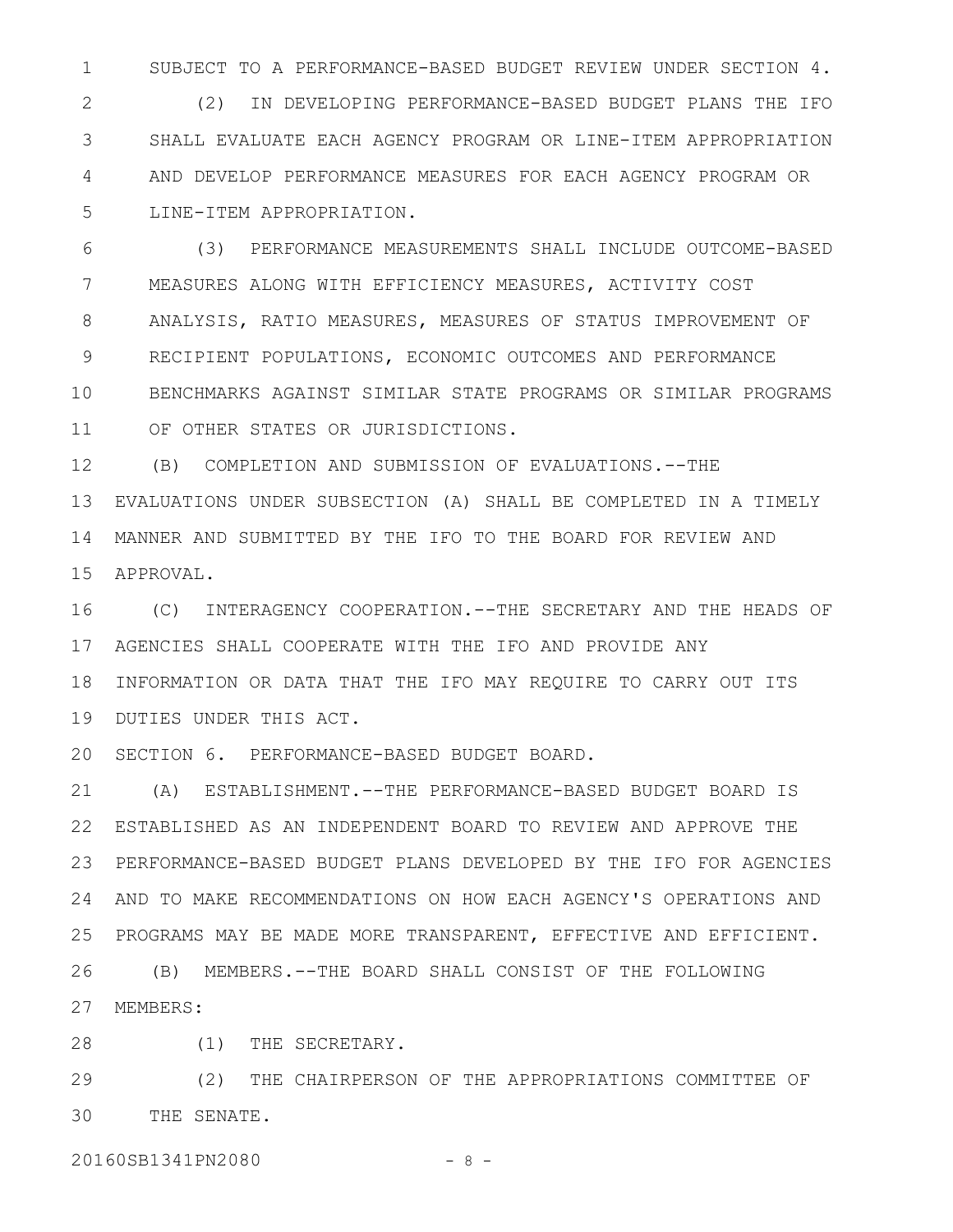(3) THE MINORITY CHAIRPERSON OF THE APPROPRIATIONS COMMITTEE OF THE SENATE. 1 2

(4) THE CHAIRPERSON OF THE APPROPRIATIONS COMMITTEE OF THE HOUSE OF REPRESENTATIVES. 3 4

(5) THE MINORITY CHAIRPERSON OF THE APPROPRIATIONS COMMITTEE OF THE HOUSE OF REPRESENTATIVES. 5 6

(C) REVIEW AND APPROVAL.-- 7

(1) THE BOARD SHALL REVIEW AND APPROVE OR DISAPPROVE EACH PERFORMANCE-BASED BUDGET PLAN SUBMITTED BY THE IFO IN A TIMELY MANNER. 8 9 10

(2) PLANS SHALL BE APPROVED BY A MAJORITY VOTE OF THE BOARD TAKEN AT A PUBLIC MEETING. 11 12

(3) MEETINGS OF THE BOARD SHALL BE SUBJECT TO THE ACT OF FEBRUARY 14, 2008 (P.L.6, NO.3), KNOWN AS THE RIGHT-TO-KNOW LAW, AND 65 PA.C.S. CH. 7 (RELATING TO OPEN MEETINGS). 13 14 15

(4) PLANS NOT APPROVED OR DISAPPROVED BY THE BOARD WITHIN 45 DAYS OF SUBMISSION BY THE IFO SHALL BE DEEMED APPROVED. IF THE BOARD DISAPPROVES A PLAN, IT SHALL BE RETURNED TO THE IFO WITH RECOMMENDATIONS FOR REVISION AND RESUBMISSION TO THE BOARD. 16 17 18 19 20

(D) PUBLICATION.--APPROVED PERFORMANCE-BASED BUDGET PLANS SHALL BE PUBLISHED ON THE IFO'S PUBLICLY ACCESSIBLE INTERNET WEBSITE. 21 22 23

(E) AGENCY REPRESENTATION DURING BOARD REVIEW.--THE HEAD OF THE AGENCY, OR A DEPUTY SECRETARY-LEVEL POSITION, SHALL: 24 25

(1) ATTEND THE PERFORMANCE-BASED BUDGET BOARD MEETING WHEN THE IFO PRESENTS THE AGENCY'S PERFORMANCE-BASED BUDGET PLAN. 28 26 27

(2) BE AVAILABLE TO OFFER ADDITIONAL EXPLANATION FOR INFORMATION CONTAINED IN THE PLAN. 29 30

20160SB1341PN2080 - 9 -